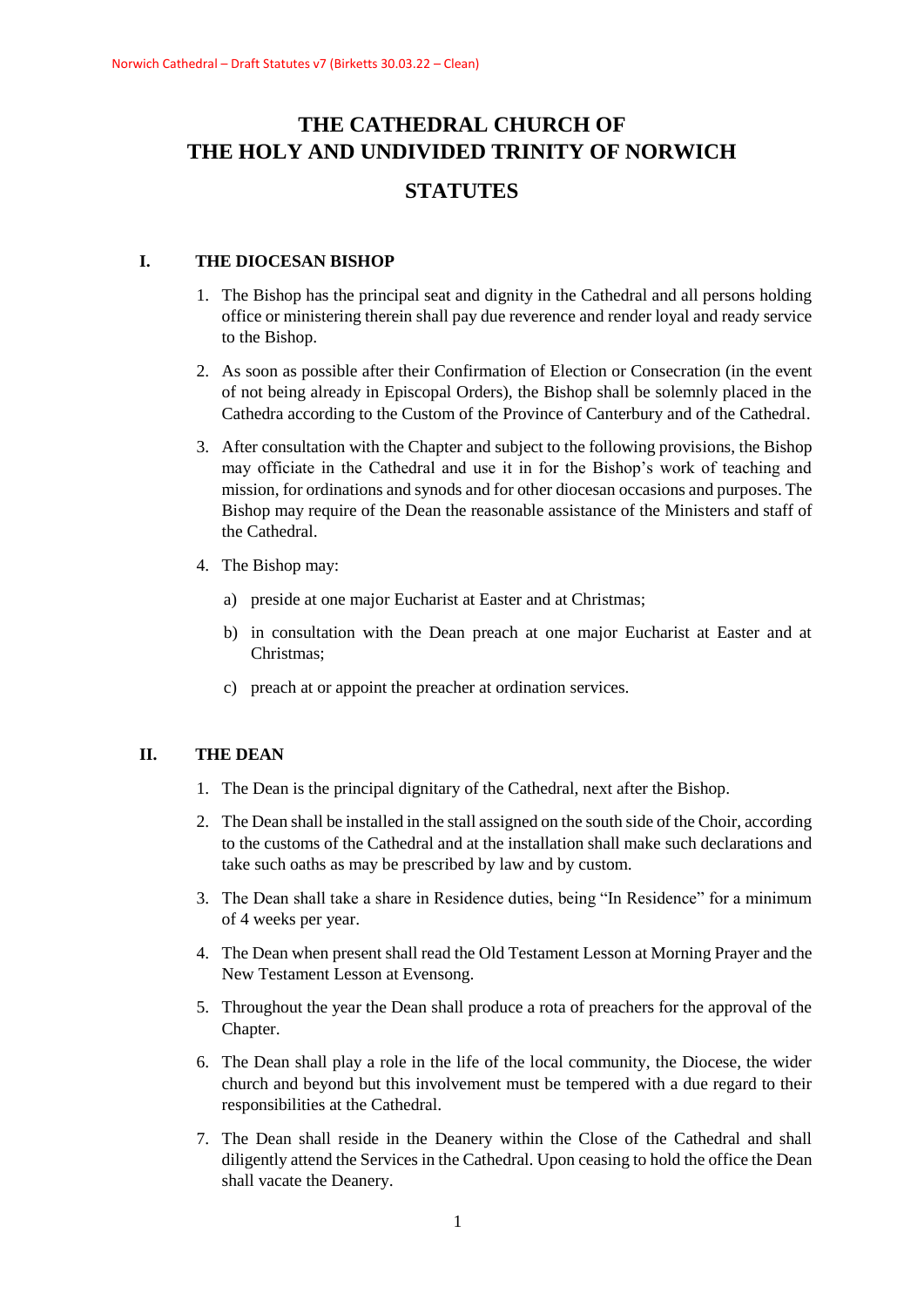8. All other duties of the Dean are described in the Constitution.

## **III. THE CHAPTER**

- 1. Led by the Dean, the Chapter is responsible for nurturing the spiritual and corporate life of the Cathedral in accordance with its core values of being a place where all are welcome, a place to share learning, a place where people grow in holiness and a place which serves others. At the root and heart of everything which takes place in and around the Cathedral is the worship of God in the Daily Offices and the Eucharist, the desire to offer warm hospitality and the belief that everyone should be approached in a spirit of openness, honesty and integrity.
- 2. All other matters relating to Chapter are contained in the Constitution.

## **IV. THE RESIDENTIARY CANONS**

- 1. Each of the Residentiary Canons shall celebrate the Holy Communion and preach in the Cathedral as the Chapter shall from time to time determine.
- 2. The Residentiary Canons shall undertake such cathedral duties (meaning, in accordance with section 45 of the Measure, duties (whether in the cathedral or diocese) which should, in the opinion of the Chapter after consultation with the bishop, be performed in or from the cathedral) as the Chapter shall determine after consultation with them. They shall endeavour to strengthen the whole corporate life, worship and work of the Cathedral, promote the usefulness of the Cathedral in the Diocese and pursue theological reflection and research for the benefit of the wider Church.
- 3. A Residentiary Canon shall ordinarily reside in The Close of the Cathedral in the house allocated by the Chapter and shall diligently attend the Service in the Cathedral. Upon ceasing to hold the office, a Residentiary Canon shall vacate the house that has been occupied.
- 4. At least two full-time equivalent Residentiary Canons must be engaged exclusively on cathedral duties, subject to any directions made under section 14(2) of the Measure by the Archbishop of Canterbury and the Church Commissioners. Any question as to whether a Residentiary Canon is exclusively engaged on cathedral duties shall be decided by the Church Commissioners, after consultation with the Visitor and the Chapter, and any appeal of such decision shall be finally determined by the Archbishop of Canterbury.
- 5. Subject to the provisions of the Ecclesiastical Offices (Terms of Service) Measure 2009 (and any Regulations made thereunder), the financial obligations as between the Residentiary Canons and the Chapter in respect of houses occupied by the Residentiary Canons shall be determined by the Chapter and set out in the agreed Statement of Particulars for each Residentiary Canon.
- 6. Each Residentiary Canon shall serve such period of residence as shall be determined by the Chapter. During such period of residence, the Residentiary Canon shall be responsible for such duties as the Chapter may from time to time determine but shall include the following responsibilities: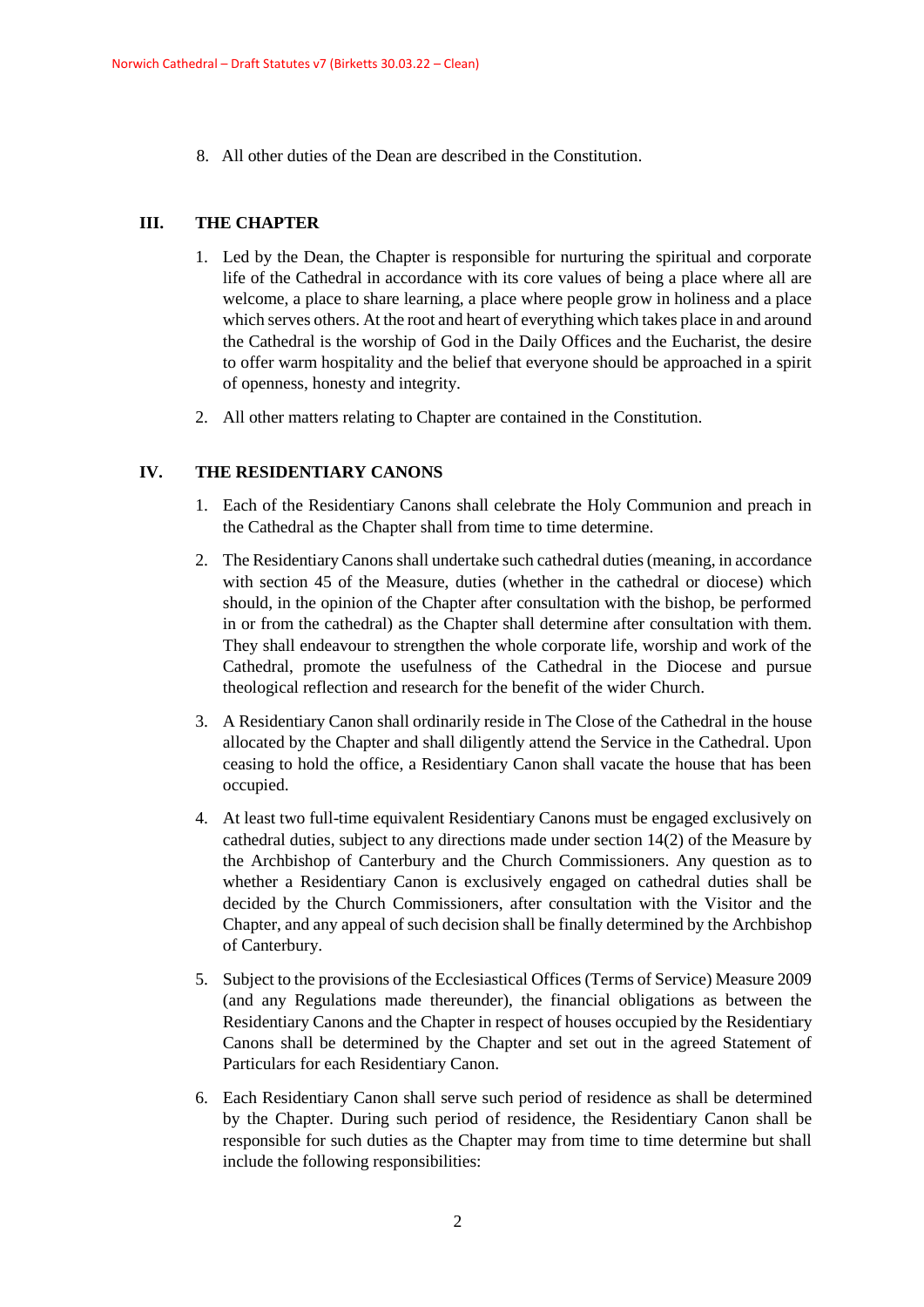- a) to ensure in consultation with the Precentor that the regular worship takes place in the Cathedral at the appointed times and in the appointed manner;
- b) to lead Morning Prayer daily;
- c) to lead the intercessions at Evening Prayer daily;
- d) to be the person with whom the Sacrist and the vergers consult when immediate help is required;
- e) to deputise in the temporary absence of both the Dean and the Vice-Dean in all matters relating to the Cathedral.
- 1. No Residentiary Canon shall hold any benefice with a cure of souls except that, if the Chapter so determines.
- 2. The Chapter may from time to time vary the allocation of the canonical houses to the Residentiary Canons, provided that no Residentiary Canon shall be required against their will to vacate the house previously allocated to them.

## **V. THE BISHOPS SUFFRAGAN**

- 1. The Bishops Suffragan, when ministering in the place of the Bishop, shall be treated in all respects as in clauses 1 and 3 of Statute II above.
- 2. The Bishops Suffragan, when ministering in any other capacity, shall be treated with due dignity and shall occupy the seats belonging to their office.
- 3. Subject to the rights exercisable by any other person in accordance with the Constitution and Statutes, a Bishop Suffragan shall have the right of celebrating the Holy Communion in the Cathedral and on at least once in every year and of preaching in the Cathedral on at least one Sunday every year.

## **VI. THE ARCHDEACONS**

- 1. Subject to the rights exercisable by any other person in accordance with the Constitution and Statutes, each Archdeacon shall be invited to celebrate the Holy Communion in the Cathedral at least once a year and to preach on at least one Sunday in every year.
- 2. The Archdeacons, when ministering, shall occupy the seats belonging to their office.

## **VII. THE HONORARY CANONS**

- 1. Subject to the following provisions of this section there shall be not more than twentyfour Honorary Canons who shall be appointed by the Bishop, after appropriate consultation including consultation with the Chapter, from among persons in Holy Orders who are beneficed or licensed in the Diocese and who give or have given distinguished service to the Diocese or the Cathedral.
- 2. An Honorary Canon shall seek to contribute to the corporate life of the Cathedral and to promote its mission and service in the Diocese.
- 3. An Honorary Canon shall vacate their office automatically and without the execution of any instrument of resignation upon ceasing to be beneficed or licensed in the Diocese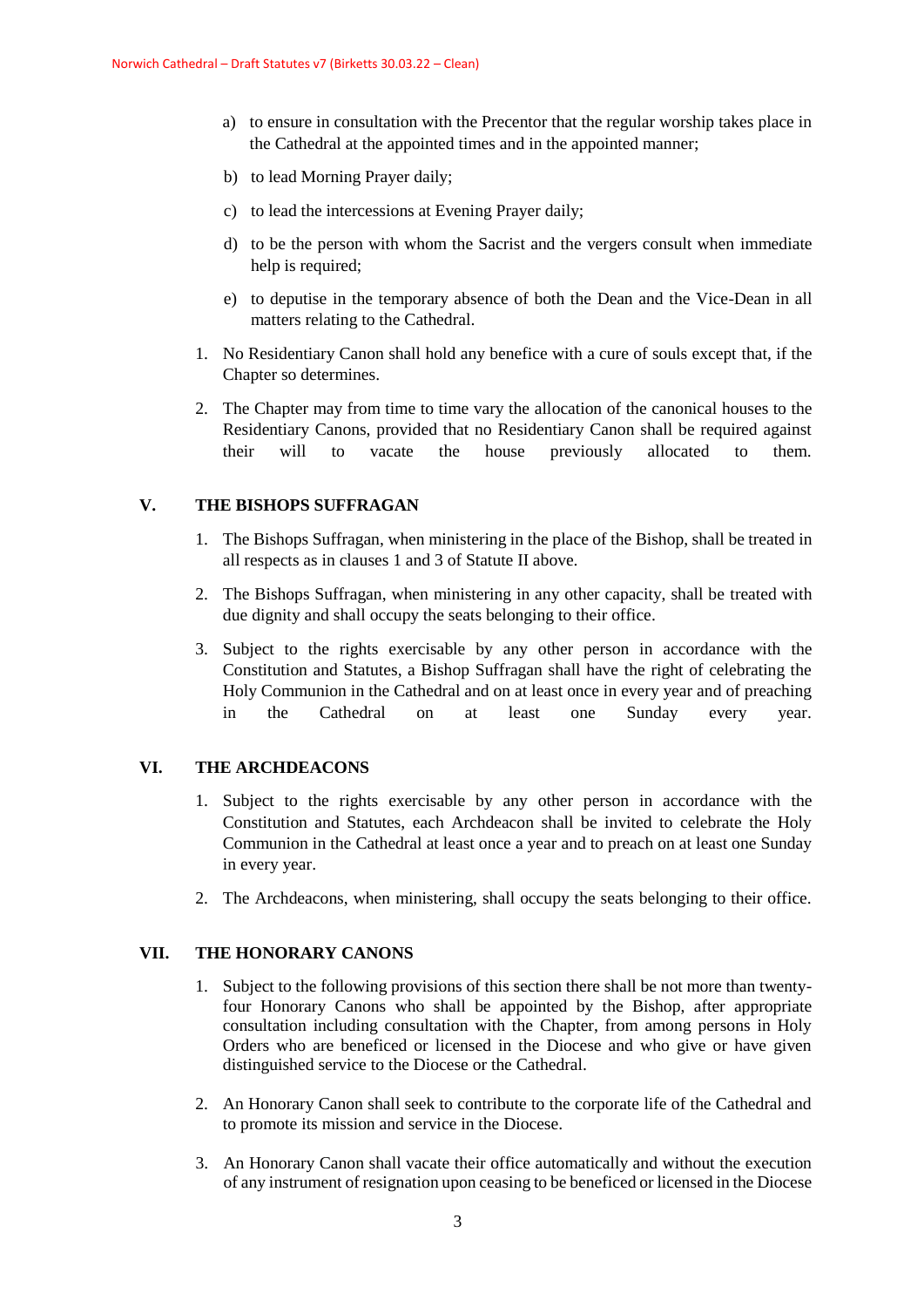or attaining seventy years of age, whichever occurs first, unless the Bishop otherwise determines.

4. Subject to the rights exercisable by any other person in accordance with the Constitution and Statutes, each Honorary Canon in priest's orders may from time to time be invited to celebrate the Holy Communion and either on the same or another occasion preach in the Cathedral.

## **VIII. EMERITUS TITLES**

The Bishop may confer upon a Dean, a Residentiary Canon or an Honorary Canon (whether clerical or lay), who vacates the office, the title, as the case may be, of Dean Emeritus or Canon Emeritus. A title conferred under this provision shall confer no vested interest and, in particular, the holder shall not by virtue of that title be a member of the College of Canons.

## **IX. THE HIGH STEWARD**

- 1. There shall be a High Steward of the Cathedral, being a distinguished lay person resident in the Diocese. The High Steward shall be appointed by the Bishop after consultation with, and agreement of the Chapter, which shall assign a stall to the High Steward in the Cathedral.
- 2. The High Steward shall do all in their power in co-operation with the Chapter to advance the welfare of the Cathedral.

## **X. THE OFFICERS**

- 1. The Officers of the Cathedral, who shall be Residentiary Canons, shall include the Vice-Dean, the Custos, the Librarian, the Pastor, the Precentor and the Treasurer. One Residentiary Canon may hold two or more of the offices if the Chapter so decides. They shall be annually appointed by the Chapter at its January meeting. The duties of the Officers shall be those prescribed in this Statute or, subject thereto, by by-laws.
- 2. (a) The Vice-Dean shall deputise in the temporary absence of the Dean except as provided in the Constitution section 12 (1b).
	- (b) The Vice-Dean shall have precedence above the other Residentiary Canons and shall occupy the stall which is assigned to this office on the north side of the Choir.
- 3. After the Vice-Dean the other Residentiary Canons shall have precedence in order of seniority by date of appointment and shall occupy the stalls which are assigned to each of them.
- 4. The Custos shall watch over the maintenance of the Cathedral and its precincts.
- 5. The Librarian shall watch over the archives and library.
- 6. The Pastor shall have particular care for the Cathedral congregation and the Cathedral staff.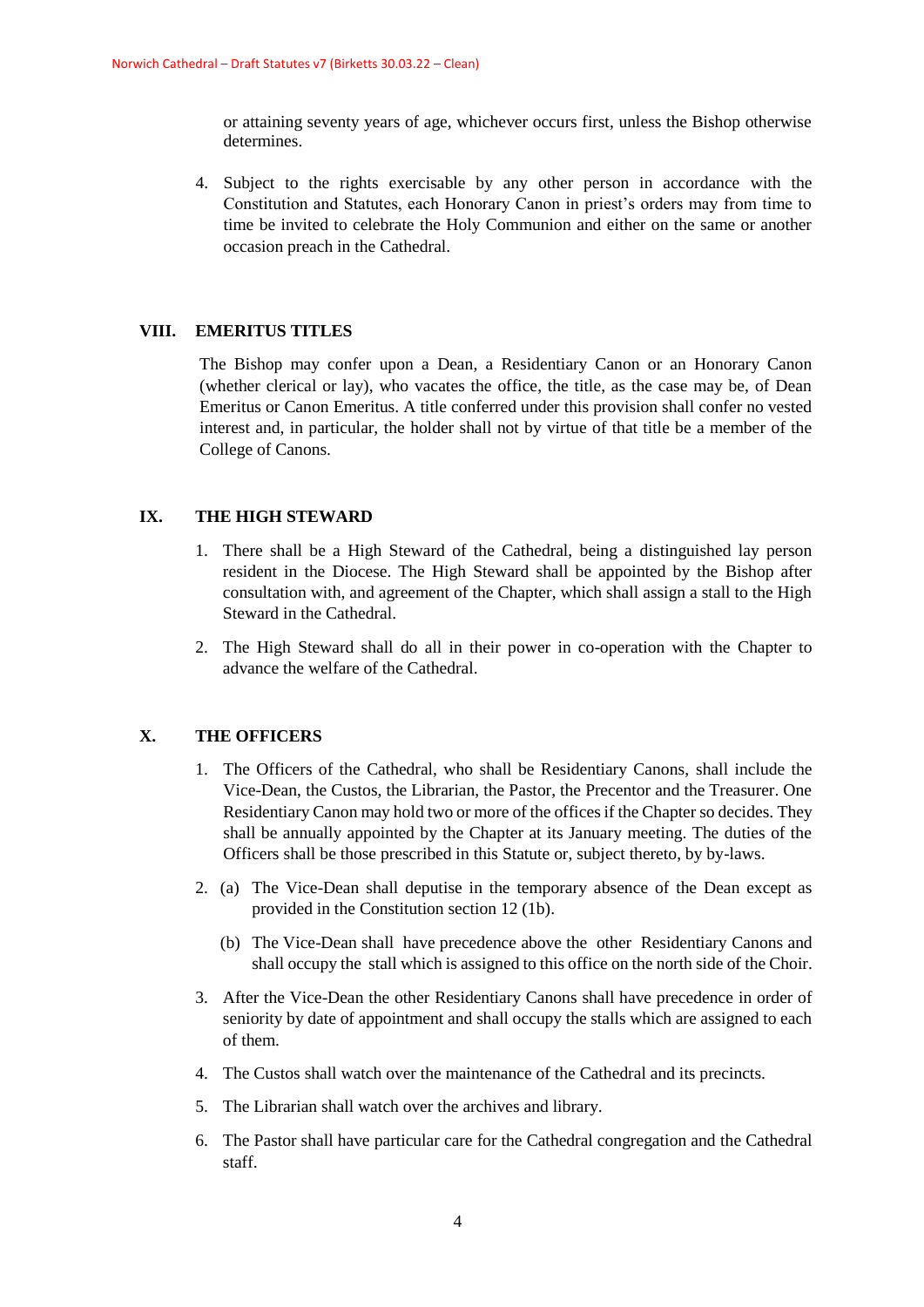- 7. The Precentor shall have particular care and oversight of the liturgy and worship of the Cathedral.
- 8. The Treasurer shall watch over the treasures of the Cathedral.

#### **XI. THE MINISTERS**

The Chapter may appoint from among persons who shall be in Holy Orders and hold the Bishop's Licence such Priest Vicars, Assistant Priests and Deacons as may from time to time seem necessary and upon such terms and conditions as may be determined by the Chapter.

## **XII. THE VERGERS**

- 1. The Chapter shall appoint a Head Verger, who may be known as the Sacrist, and may appoint as many Assistant Vergers, one of whom may be the Sub-Sacrist, as may from time to time seem necessary on such terms and conditions as may be determined by the Chapter.
- 2. The Vergers shall be concerned to uphold the dignity of worship in the Cathedral, to care for its security and to welcome all who enter it.

#### **XIII. THE CHOIR**

- 1. There shall be as many Lay Clerks and Choral Scholars as the Chapter considers suitable, after consultation with the Master of the Music. They shall be appointed upon such terms and conditions as may be determined by the Chapter.
- 2. (a) Wherever possible there shall not be fewer than 20 boy choristers including the probationers.
	- (b) Wherever possible there shall not be fewer than 20 girl choristers of secondary school age.
- 3. (a) The boy probationers and choristers shall be educated at the Norwich School (in accordance with the Deed of Amalgamation of the Choir School with the King Edward VI Grammar School (now Norwich School) in the Close signed by the Dean and Chapter and the Governing Body of the said King Edward VI Grammar School on September  $25<sup>th</sup> 1951$  or any amendment thereof). They shall pass the Entrance Examination of the School and satisfy the Master of the Music of their musical ability.
	- (b) The girl choristers shall be recruited from secondary schools from the city of Norwich and county of Norfolk. They shall satisfy the Master of the Music of their musical ability and will each receive a financial award annually as agreed by the Chapter and commensurate with the value of award made to the boys.
- 4. So long as the probationers and choristers are being educated at the Norwich School the Headteacher of the School shall have a stall assigned by the Chapter in the Choir of the Cathedral.
- 5. If circumstances arise which render the provision of clause 3 (a) hereof impracticable the Chapter shall seek to make other arrangements for the education of the probationers and choristers.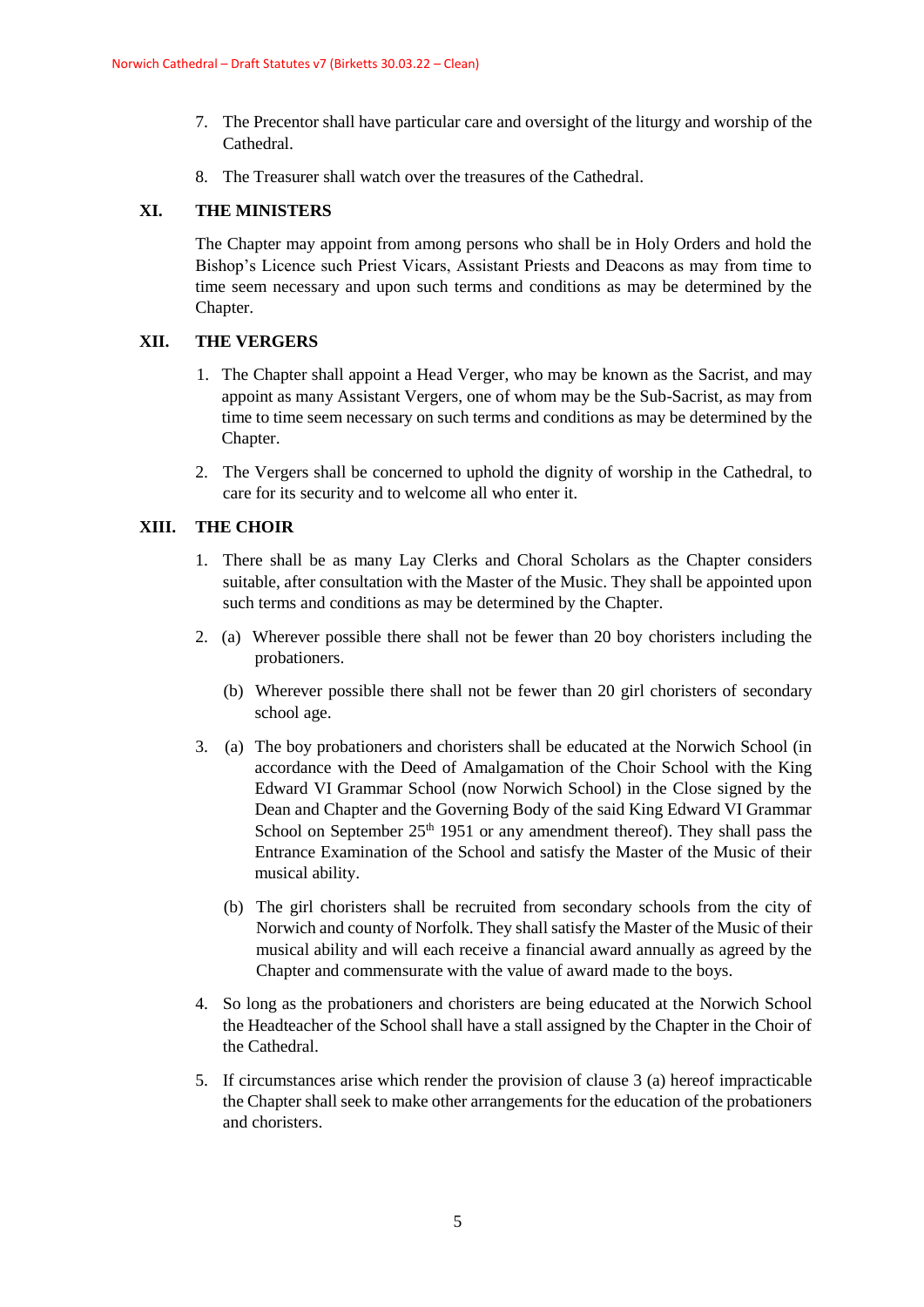## **XIV. THE SERMONS**

- 1. On Christmas Day and Easter Day the Bishop or the Dean shall preach the sermon at the morning Festival Eucharist.
- 2. On the Sunday after Ascension Day the sermon in the morning shall, according to ancient custom, be preached by the Parker Preacher appointed by Corpus Christi College, Cambridge.
- 3. For the remainder of the year the Dean shall produce a rota of preachers in consultation with the Residentiary Canons.

## **XV. THE ARCHIVES AND LIBRARY**

- 1. In these Statutes the phrase "the archives and library" includes all the muniments, charters, books, manuscripts, documents and records (including matters of illustration or record however produced) and all other things of a like nature belonging to the Cathedral.
- 2. The Chapter shall make provision for the safe custody, maintenance, repair, preservation, access, loan and storage of the archives and library either in the Cathedral or elsewhere as it shall think fit.

## **XVI. THE CATHEDRAL COMMUNITY**

- 1. A meeting of the persons whose names are listed in the worshipping community roll shall be held at least once a year.
- 2. All other matters relating to the worshipping community roll are contained in the Constitution.

## **XVII. THE NOMINATIONS COMMITTEE**

- 1. The Nominations Committee must have at least seven members.
- 2. It is for the Chapter to appoint the members of the Committee, at least one of whom must be a non-executive member of the Chapter.
- 3. It is for the Chapter to appoint the chair of the Committee; but that person may not be an executive member of the Chapter.
- 4. The Chapter may remove a member of the Committee from office if:
	- a) there is a good reason for the removal, and
	- b) at least 75% of members present and voting vote in favour of the removal.
- 5. A member of the Committee holds office as such for a term of up to three years and may be reappointed; but a member who has served more than two consecutive terms is not eligible for appointment as a member, until at least two years have passed since the member last ceased to hold office as such.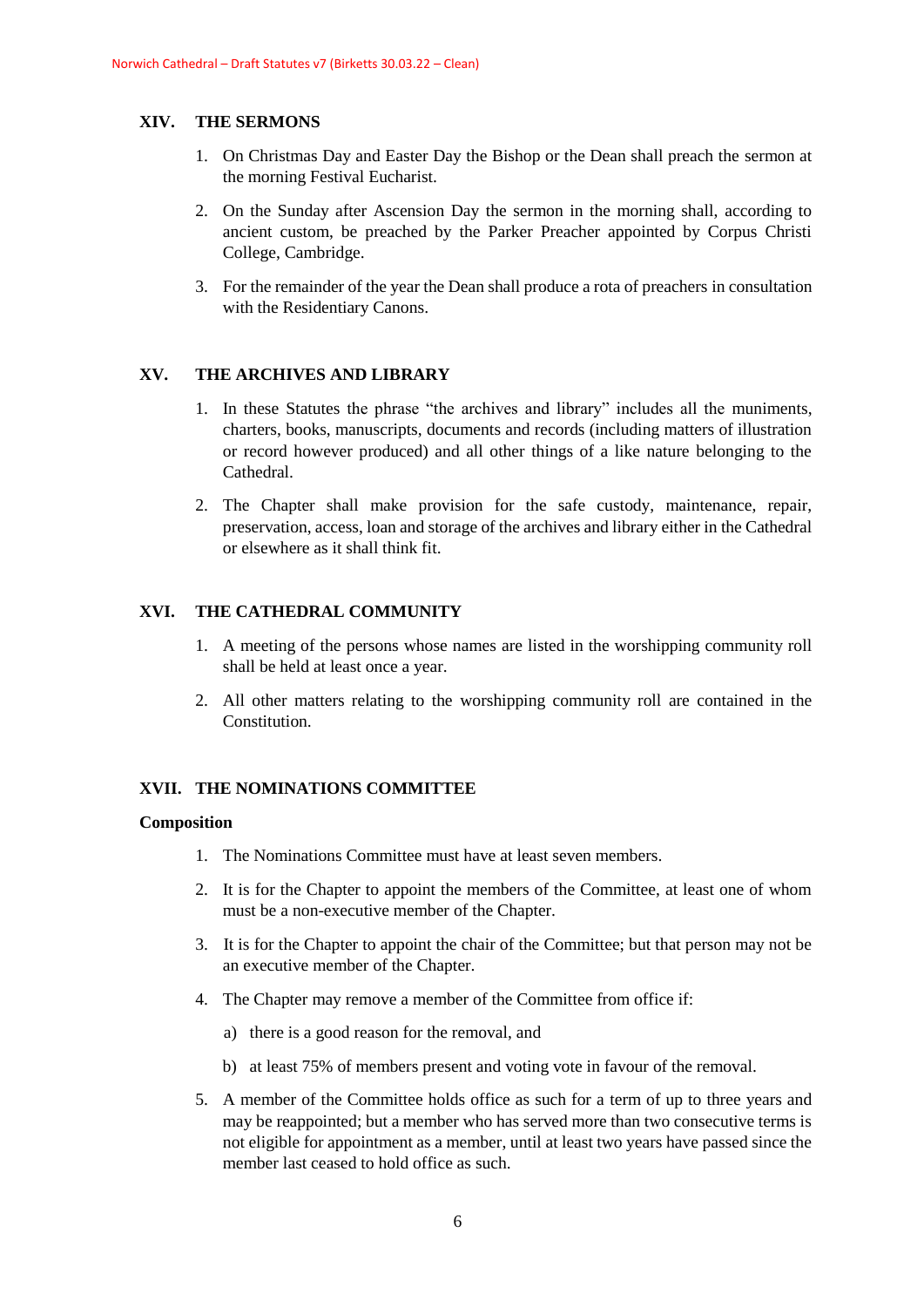- 6. The Dean, any member of the Chapter, and the Chapter Steward are entitled to attend the whole or part of any meeting of the Committee and are entitled to speak but not vote.
- 7. If, at the invitation of the Committee, any other person attends the whole or part of a meeting of the Committee, the person may speak, but only at the discretion of the chair, and may not vote.

#### **Functions**

- 8. The Nominations Committee must advise the Chapter on:
	- a) the recruitment of non-executive members;
	- b) the recruitment of members of committees of the Chapter; and
	- c) the training needs of members of the Chapter.
- 9. The Nominations Committee must:
	- a) keep under review the skills, knowledge and experience of, and the diversity among, members of the Chapter, and members of each committee (including the Nominations Committee itself);
	- b) where, in light of a review under sub-paragraph (a), the Committee identifies areas where improvements are required, make recommendations to the Chapter on how to make those improvements.
- 10. The Nominations Committee may recommend to the Bishop candidates for the role of Senior Non-Executive Member.

#### **Proceedings**

- 11. It is for the Chapter Steward, at the request of the chair of the Nominations Committee, to convene a meeting of the Committee.
- 12. The Committee must meet at least once each year.
- 13. Notice of a meeting of the Committee must, unless otherwise agreed, be given to each member of the Committee, and to each person entitled to attend the meeting by virtue of Article XVIII, paragraph 6, above at least five working days before the date of the meeting.
- 14. In the case of each person invited to attend a meeting of the Committee by virtue of Article XVIII, paragraph 7 above, notice of the meeting must be given to the person as soon as reasonably practicable before the meeting.
- 15. Notice of a meeting of the Committee
	- a) must specify when and where the meeting is to be held;
	- b) must include an agenda for the meeting; and
	- c) must, subject to paragraph 6 below, be accompanied by the relevant papers for the meeting.
- 16. In so far as it is not reasonably practicable for the relevant papers for a meeting of the Committee to accompany the notice of the meeting, the papers must as soon as reasonably practicable be given to each person to whom the notice was given.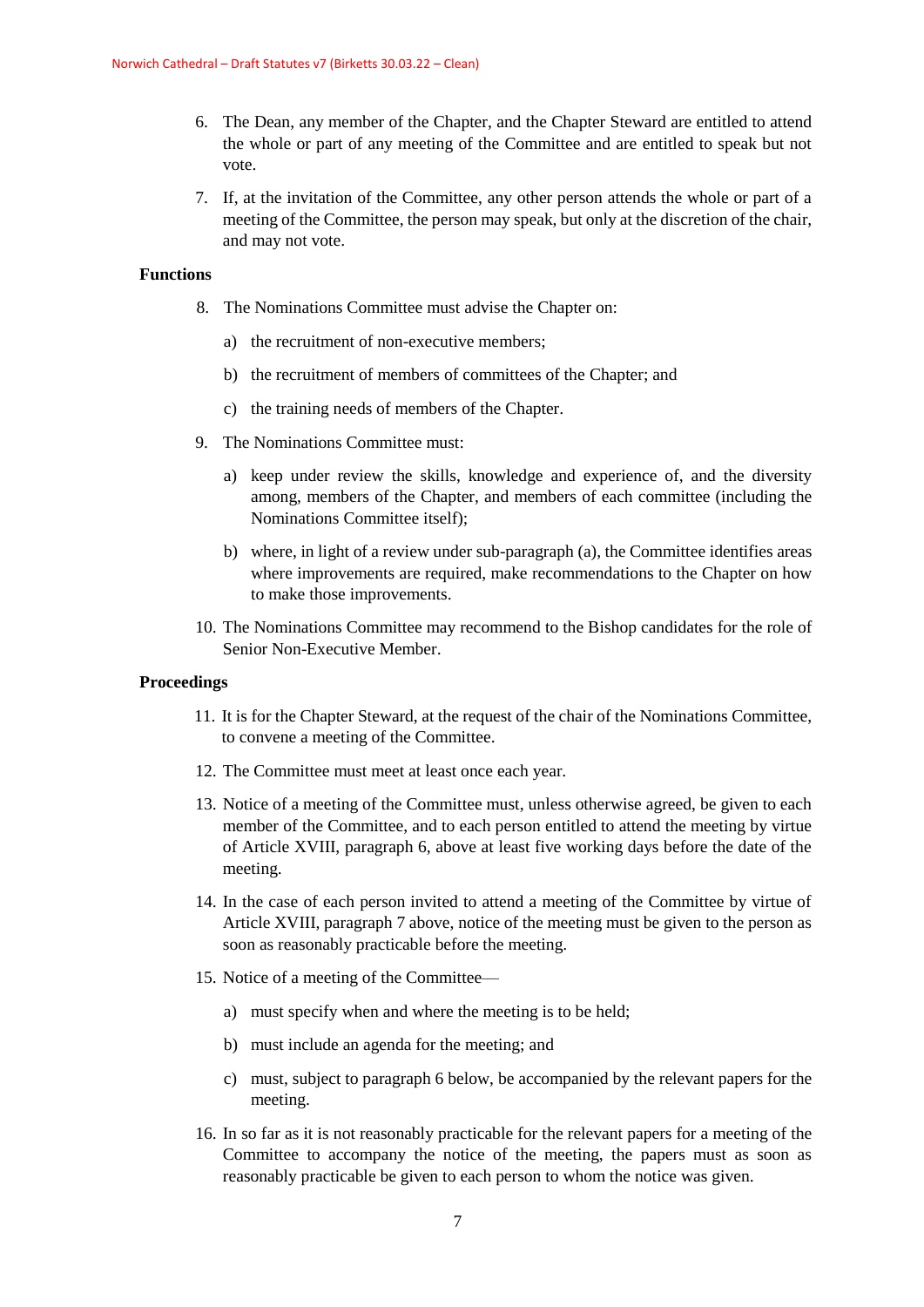- 17. The quorum for a meeting of the Committee is four members, at least one of whom must be a non-executive member of the Chapter.
- 18. Articles 12(6) and (7) of the Constitution (remote participation) apply to a meeting of the Committee as they apply to a meeting of the Chapter.

#### **Reporting**

- 19. A draft of the minutes of each meeting of the Nominations Committee must be circulated promptly to each member of the Committee for approval.
- 20. Once the minutes of a meeting of the Committee are approved, the minutes:
	- a) must be sent to every member of the Chapter; and
	- b) may be sent to such other persons as the Committee thinks appropriate.
- 21. The Chapter must consider any matters arising from the minutes of a meeting of the Committee.

## **Terms of Reference**

22. The Chapter has the power under section 15(8) of the Measure to set terms of reference for the Nominations Committee in relation to its functions, proceedings and reporting requirements but subject to the requirements of the Measure, the Constitution and these Statutes.

## **XVIII. THE FINANCE COMMITTEE**

- 1. The Finance Committee must have at least seven members.
- 2. It is for the Chapter to appoint the members of the Committee, following consultation with the Nominations Committee.
- 3. It is for the Chapter to appoint the chair of the Committee; and that person must have recent and relevant financial experience and must be a non-executive member of the Chapter.
- 4. The Chapter may remove a member of the Committee from office if:
	- a) there is a good reason for the removal, and
	- b) at least 75% of members present and voting vote in favour of the removal.
- 5. A member of the Committee holds office as such for a term of up to three years and may be reappointed; but a member who has served more than two consecutive terms is not eligible for appointment as a member, until at least two years have passed since the member last ceased to hold office as such.
- 6. The Dean is not entitled to be a member of the Committee but is entitled to attend the whole or part of a meeting of the Committee; and at any meeting which the Dean attends, he or she may speak but may not vote.
- 7. The Chapter Steward and Senior Finance Manager must each attend each meeting of the Committee unless the Committee considers that there are circumstances which justify excluding or excusing either or both of the chief officers from the whole or part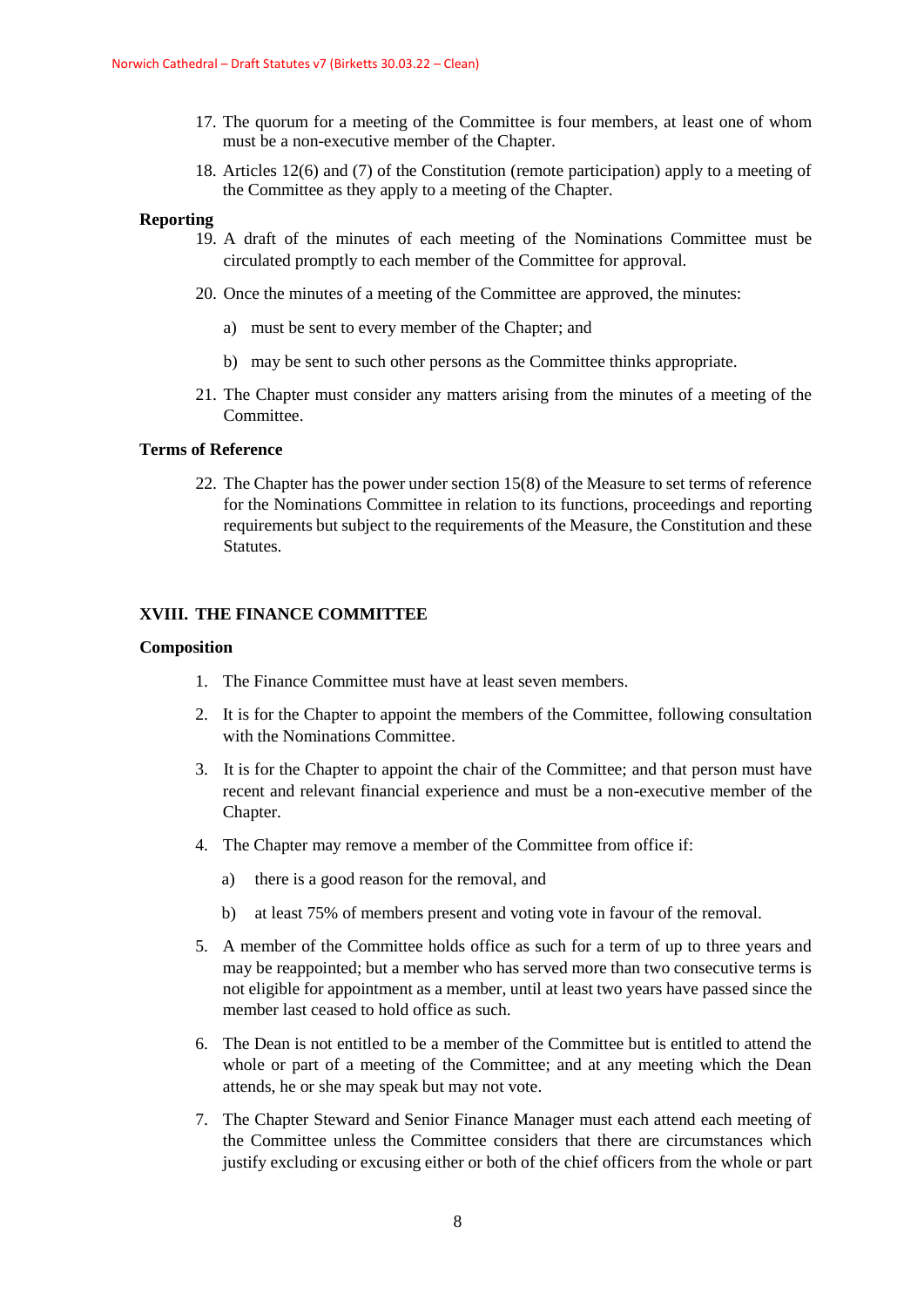of the meeting; and the Chapter Steward and Senior Finance Manager, when attending the whole or part of a meeting of the Committee, may speak but not vote.

- 8. If, at the invitation of the Committee, any member of the Chapter attends the whole or part of a meeting of the Committee, the person may speak but not vote.
- 9. If, at the invitation of the Committee, any other person attends the whole or part of a meeting of the Committee, the person may speak, but only at the discretion of the chair, and may not vote.

## **Functions**

- 10. The Finance Committee must keep under review the activities and management of the Cathedral in relation to such matters as the Chapter specifies in terms of reference for the Committee.
- 11. Section 16(8) of the Measure requires the Chapter, in providing the terms of reference referred to in paragraph (1), to have due regard to any guidance issued by the Church Commissioners on the responsibilities of a Finance Committee.

#### **Proceedings**

- 12. It is for the Chapter Steward, at the request of the chair of the Finance Committee, to convene a meeting of the Committee.
- 13. The Committee must meet at least six times each year.
- 14. Notice of a meeting of the Committee must, unless otherwise agreed, be given to each member of the Committee, and to each person entitled to attend the meeting by virtue of Article XIX, paragraph 6 or 7, above at least five working days before the date of the meeting.
- 15. In the case of each person invited to attend a meeting of the Committee by virtue of Article XIX, paragraph 8 or 9 above, notice of the meeting must be given to the person as soon as reasonably practicable before the meeting.
- 16. Notice of a meeting of the Committee
	- a) must specify when and where the meeting is to be held;
	- b) must include an agenda for the meeting; and
	- c) must, subject to paragraph 6 below, be accompanied by the relevant papers for the meeting.
- 17. In so far as it is not reasonably practicable for the relevant papers for a meeting of the Committee to accompany the notice of the meeting, the papers must as soon as reasonably practicable be given to each person to whom the notice was given.
- 18. The quorum for a meeting of the Committee is four members, at least one of whom must be a non-executive member of the Chapter.
- 19. Articles 12(6) and (7) of the Constitution (remote participation) apply to a meeting of the Committee as they apply to a meeting of the Chapter.

#### **Reporting**

20. A draft of the minutes of each meeting of the Finance Committee must be circulated promptly to each member of the Committee for approval.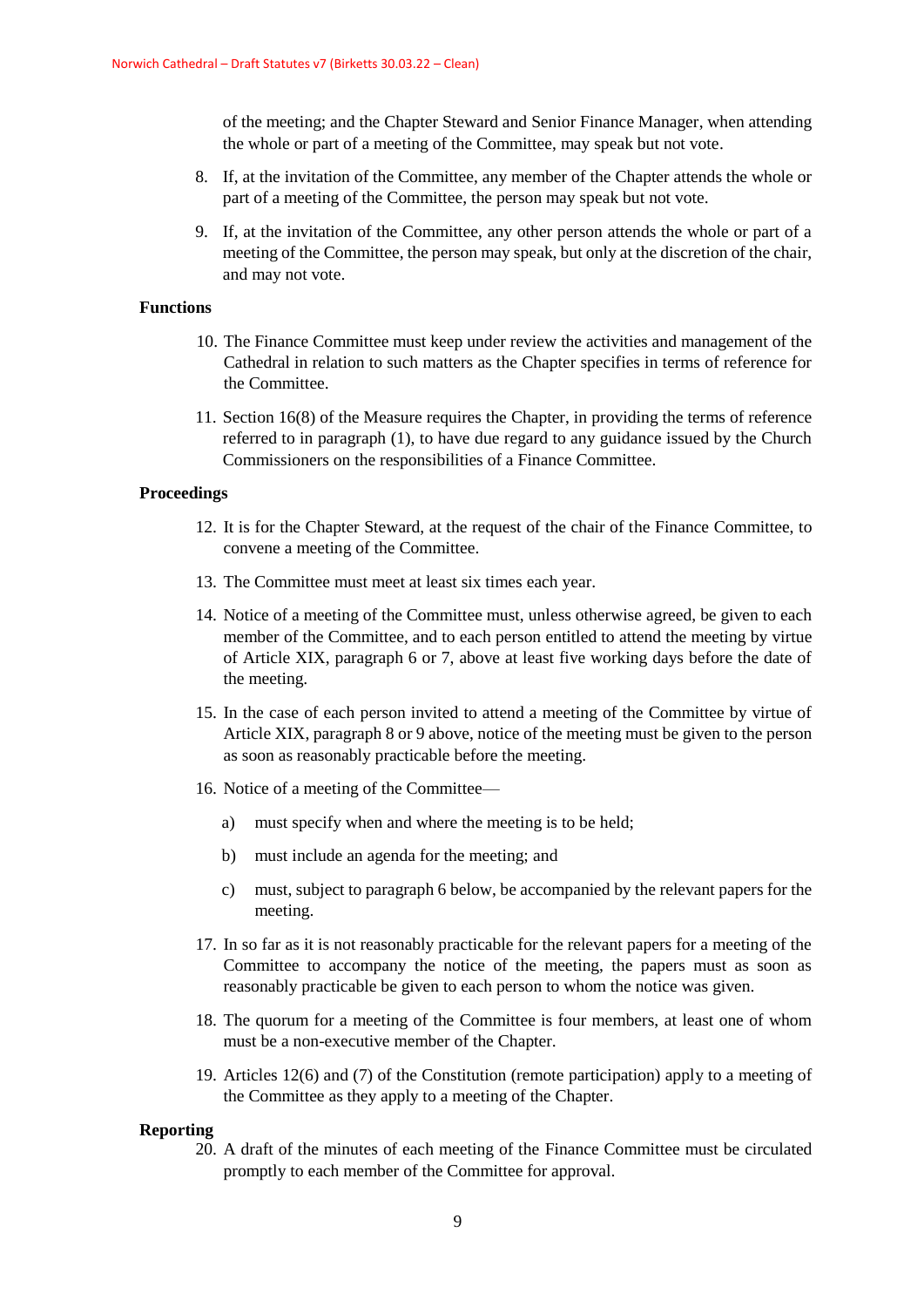- 21. Once the minutes of a meeting of the Committee are approved, the minutes:
	- a) must be sent to every member of the Chapter; and
	- b) may be sent to such other persons as the Committee thinks appropriate.
- 22. The Chapter must consider any matters arising from the minutes of a meeting of the Committee.

## **Terms of Reference**

23. The Chapter has the power under section 15(8) of the Measure to set terms of reference for the Finance Committee in relation to its functions, proceedings and reporting requirements but subject to the requirements of the Measure, the Constitution and these Statutes.

## **XIX. THE PROPERTY COMMITTEE**

1. The Chapter has established the Property Committee pursuant to section 17 of the Measure and in accordance with Article 29 of the Constitution.

#### **Composition**

- 2. The Property Committee must have at least six members including three external advisers with relevant experience of managing residential and commercial properties. The Managing Agent for the Close Properties, and The Estates Manager must be in attendance to report to the Committee.
- 3. It is for the Chapter to appoint the members of the Committee following consultation with the Nominations Committee.
- 4. It is for the Chapter to appoint the chair of the Committee; and that person must be a non-executive member of the Chapter. Other executive members of Chapter may be appointed as members of the Property Committee but there should be a majority of non-executive members.
- 5. The Chapter may remove a member of the Committee from office if:
	- a) there is a good reason for the removal, and
	- b) at least 75% of members present and voting vote in favour of the removal.
- 6. A member of the Committee holds office as such for a term of up to three years and may be reappointed; but a member who has served more than two consecutive terms is not eligible for appointment as a member, until at least two years have passed since the member last ceased to hold office as such.
- 7. The Chapter Steward should attend each meeting of the Committee unless the Committee considers that there are circumstances which justify excluding or excusing him or her from the whole or part of the meeting.
- 8. If, at the invitation of the Committee, any member of the Chapter attends the whole or part of a meeting of the Committee, the person may speak but not vote.

#### **Functions**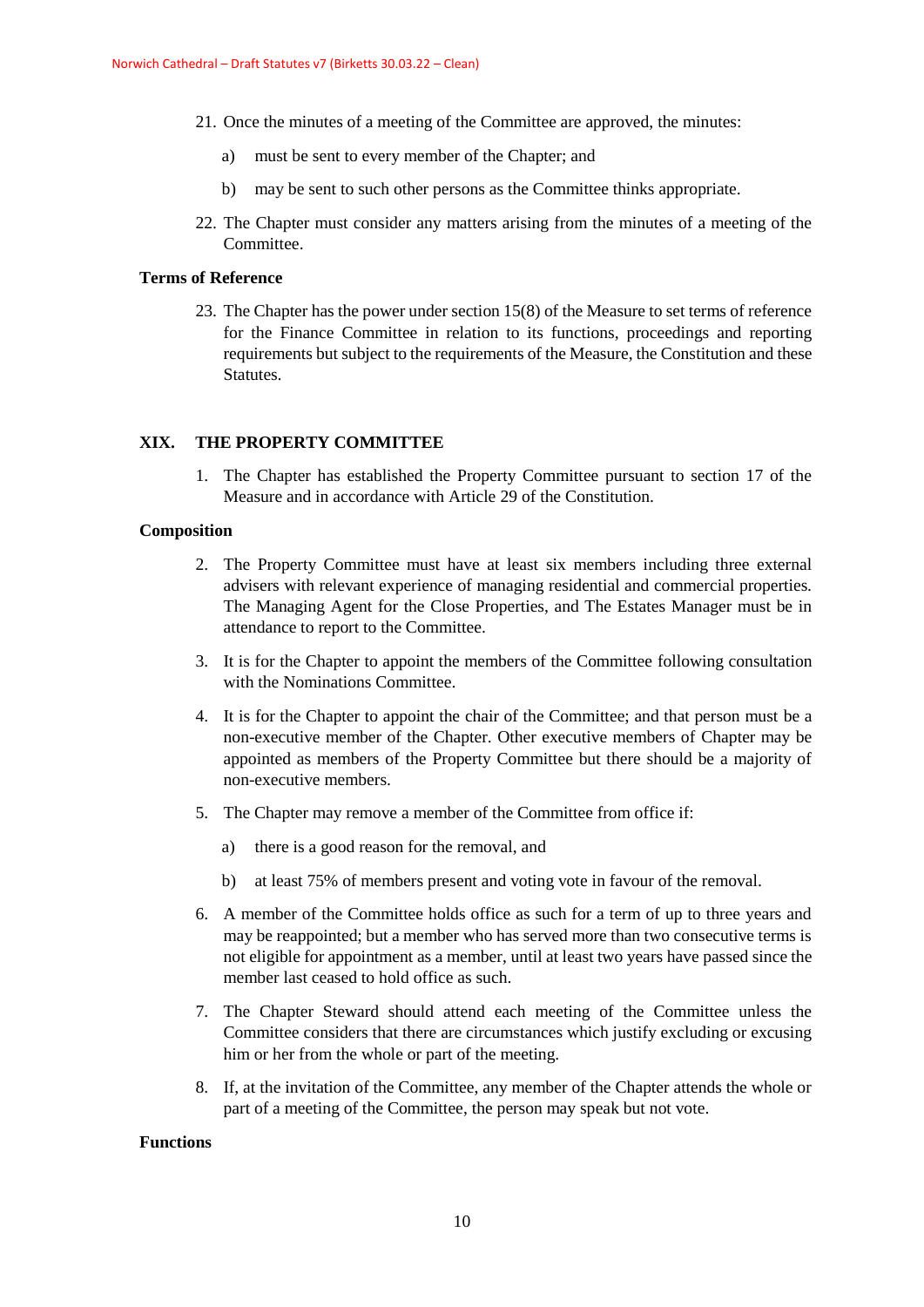- 9. The Property Committee must receive regular reports from the Managing Agent and Estates Manager and should advise Chapter on best practice with regard to letting and maintaining property bearing in mind that this is the major income stream for the Chapter.
	- 10. The Property Committee should meet at least once a year with the Finance Committee and subsequently advise Chapter on future strategy.

#### **Proceedings**

- 11. It is for the Chapter Steward, at the request of the chair of the Property Committee, to convene a meeting of the Committee.
- 12. The Committee must meet at least six times each year.
- 13. Notice of a meeting of the Committee must, unless otherwise agreed, be given to each member of the Committee, and to each person entitled to attend the meeting by virtue of this Article XX, at least five working days before the date of the meeting.
- 14. In the case of each person invited to attend a meeting of the Committee by virtue of Article XX, paragraph 7 above, notice of the meeting must be given to the person as soon as reasonably practicable before the meeting.
- 15. Notice of a meeting of the Committee
	- a) must specify when and where the meeting is to be held;
	- b) must include an agenda for the meeting; and
	- c) must, subject to paragraph 6 below, be accompanied by the relevant papers for the meeting.
- 16. In so far as it is not reasonably practicable for the relevant papers for a meeting of the Committee to accompany the notice of the meeting, the papers must as soon as reasonably practicable be given to each person to whom the notice was given.
- 17. The quorum for a meeting of the Committee is four members, at least one of whom must be a non-executive member of the Chapter.
- 18. Articles 12(6) and (7) of the Constitution (remote participation) apply to a meeting of the Committee as they apply to a meeting of the Chapter.

#### **Reporting**

- 19. A draft of the minutes of each meeting of the Property Committee must be circulated promptly to each member of the Committee for approval.
- 20. Once the minutes of a meeting of the Committee are approved, the minutes:
	- a) must be sent to every member of the Chapter; and
	- b) may be sent to such other persons as the Committee thinks appropriate.
- 21. The Chapter must consider any matters arising from the minutes of a meeting of the **Committee**

## **Terms of Reference**

22. The Chapter has the power under section 17(6) of the Measure and Article 29(2) of the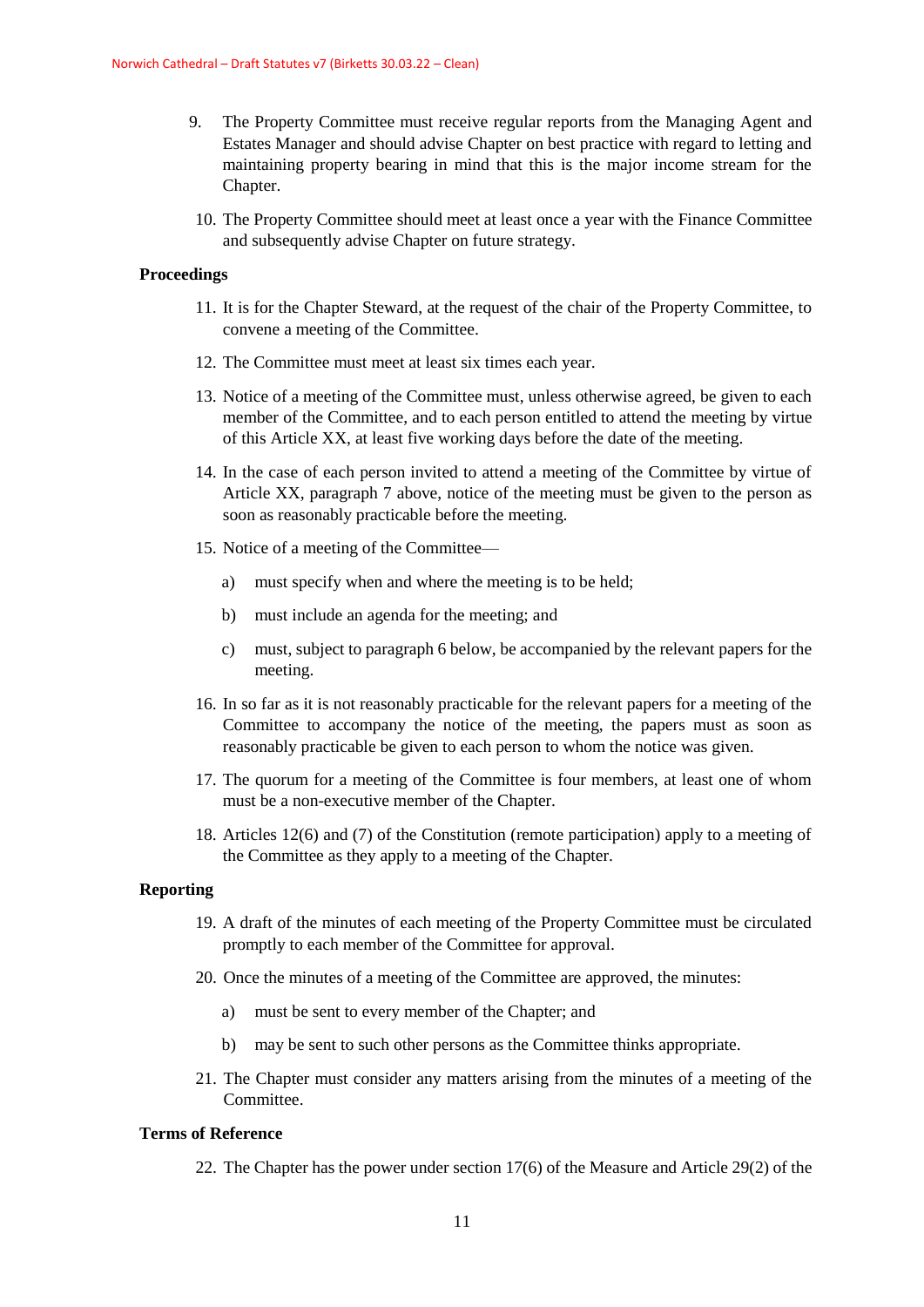Constitution to set terms of reference for the Property Committee in relation to its functions, proceedings and reporting requirements but subject to the requirements of the Measure, the Constitution and these Statutes.

## **XX. THE AUDIT AND RISK COMMITTEE**

#### **Composition**

- 1. The Audit and Risk Committee must have at least seven members.
- 2. It is for the Chapter to appoint the members of the Committee, at least one of whom must be a non-executive member, following consultation with the Nominations Committee.
- 3. It is for the Chapter to appoint the chair of the Committee; and that person must have recent and relevant financial experience and must not be a member of the Chapter.
- 4. The Chapter may remove a member of the Committee from office if:
	- a) there is a good reason for the removal, and
	- b) at least 75% of members present and voting vote in favour of the removal.
- 5. A member of the Committee holds office as such for a term of up to three years and may be reappointed; but a member who has served more than two consecutive terms is not eligible for appointment as a member, until at least two years have passed since the member last ceased to hold office as such.
- 6. The Dean is not entitled to be a member of the Committee but is entitled to attend the whole or part of a meeting of the Committee; and at any meeting which the Dean attends, he or she may speak but may not vote.
- 7. The Chair may invite the Chapter Steward and Senior Finance Manager to attend the whole or part of the meeting; and a senior officer, when attending the whole or part of a meeting of the Committee, may speak but not vote.
- 8. If, at the invitation of the Committee, any member of the Chapter attends the whole or part of a meeting of the Committee, the person may speak but not vote.
- 9. If, at the invitation of the Committee, any other person attends the whole or part of a meeting of the Committee, the person may speak, but only at the discretion of the Chair, and may not vote.

## **Functions**

10. The Audit and Risk Committee must keep under review the activities and management of the Cathedral in relation to such matters as the Chapter specifies in terms of reference for the Committee.

#### **Proceedings**

- 11. It is for the Chapter Steward, at the request of the chair of the Audit and Risk Committee, to convene a meeting of the Committee.
- 12. The Committee must meet at least twice a year.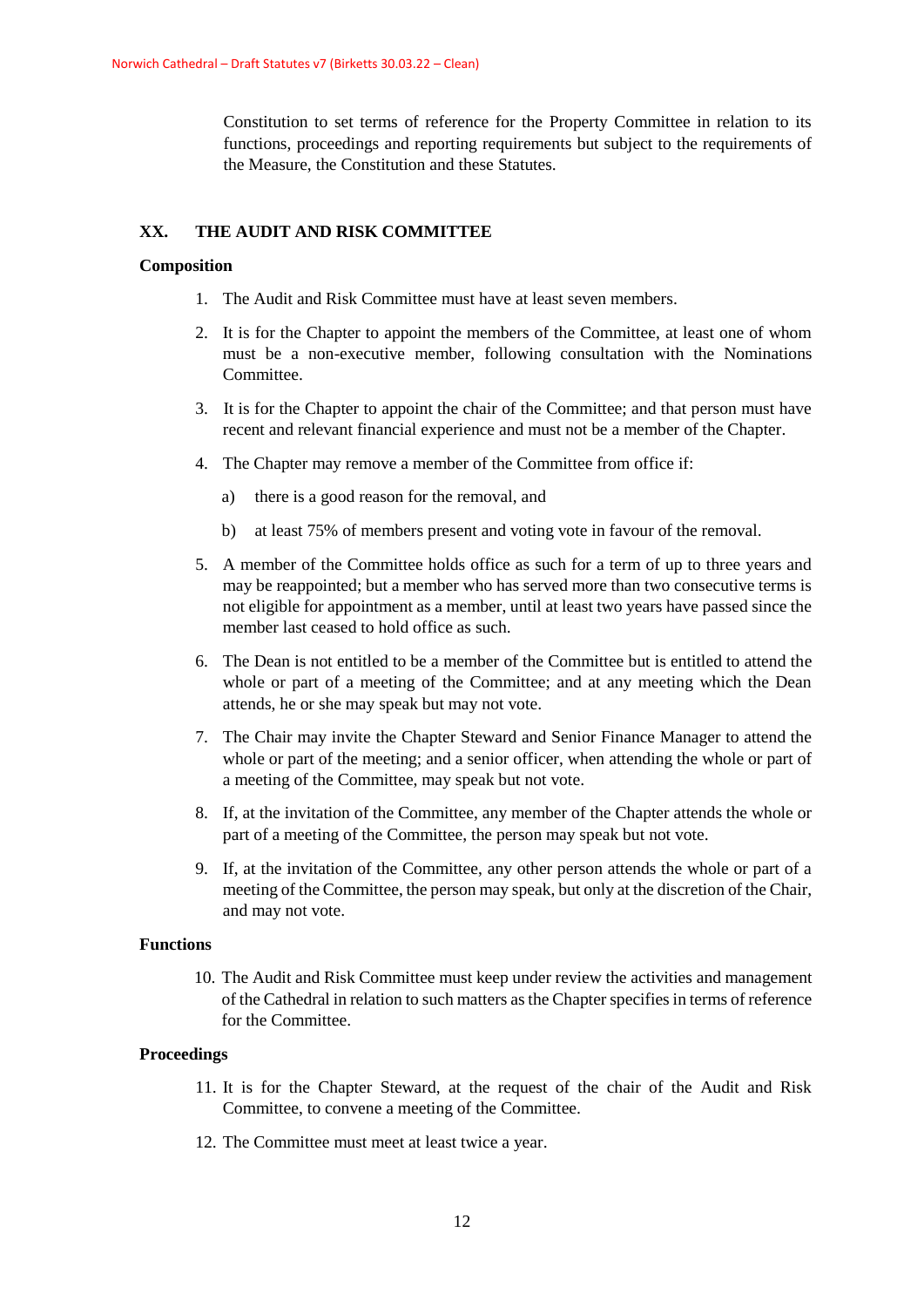- 13. Notice of a meeting of the Committee must, unless otherwise agreed, be given to each member of the Committee, and to each person entitled to attend the meeting by virtue of this Article XXI, at least five working days before the date of the meeting.
- 14. In the case of each person invited to attend a meeting of the Committee by virtue of Article XXI, paragraph 7, 8 or 9 above, notice of the meeting must be given to the person as soon as reasonably practicable before the meeting.
- 15. Notice of a meeting of the Committee
	- a) must specify when and where the meeting is to be held;
	- b) must include an agenda for the meeting; and
	- c) must, subject to paragraph 6 below, be accompanied by the relevant papers for the meeting.
- 16. In so far as it is not reasonably practicable for the relevant papers for a meeting of the Committee to accompany the notice of the meeting, the papers must as soon as reasonably practicable be given to each person to whom the notice was given.
- 17. The quorum for a meeting of the Committee is four members, at least one of whom must be a non-executive member of the Chapter.
- 18. Articles 12(6) and (7) of the Constitution (remote participation) apply to a meeting of the Committee as they apply to a meeting of the Chapter.

#### **Reporting**

- 19. A draft of the minutes of each meeting of the Property Committee must be circulated promptly to each member of the Committee for approval.
- 20. Once the minutes of a meeting of the Committee are approved, the minutes:
	- a) must be sent to every member of the Chapter; and
	- b) may be sent to such other persons as the Committee thinks appropriate.
- 21. The Chapter must consider any matters arising from the minutes of a meeting of the **Committee**

## **Terms of Reference**

22. The Chapter has the power under section 16(11) of the Measure to set terms of reference for the Audit and Risk Committee in relation to its functions, proceedings and reporting requirements but subject to the requirements of the Measure, the Constitution and these Statutes.

#### **XXI. THE SAFEGUARDING COMMITTEE**

1. The Chapter has established a Safeguarding Committee pursuant to section 17 of the Measure and in accordance with Article 11(4) of the Constitution.

- 2. The Safeguarding Committee must have at least six members including the following:
	- a) An independent Chair appointed by the Chapter (but who not may be a member of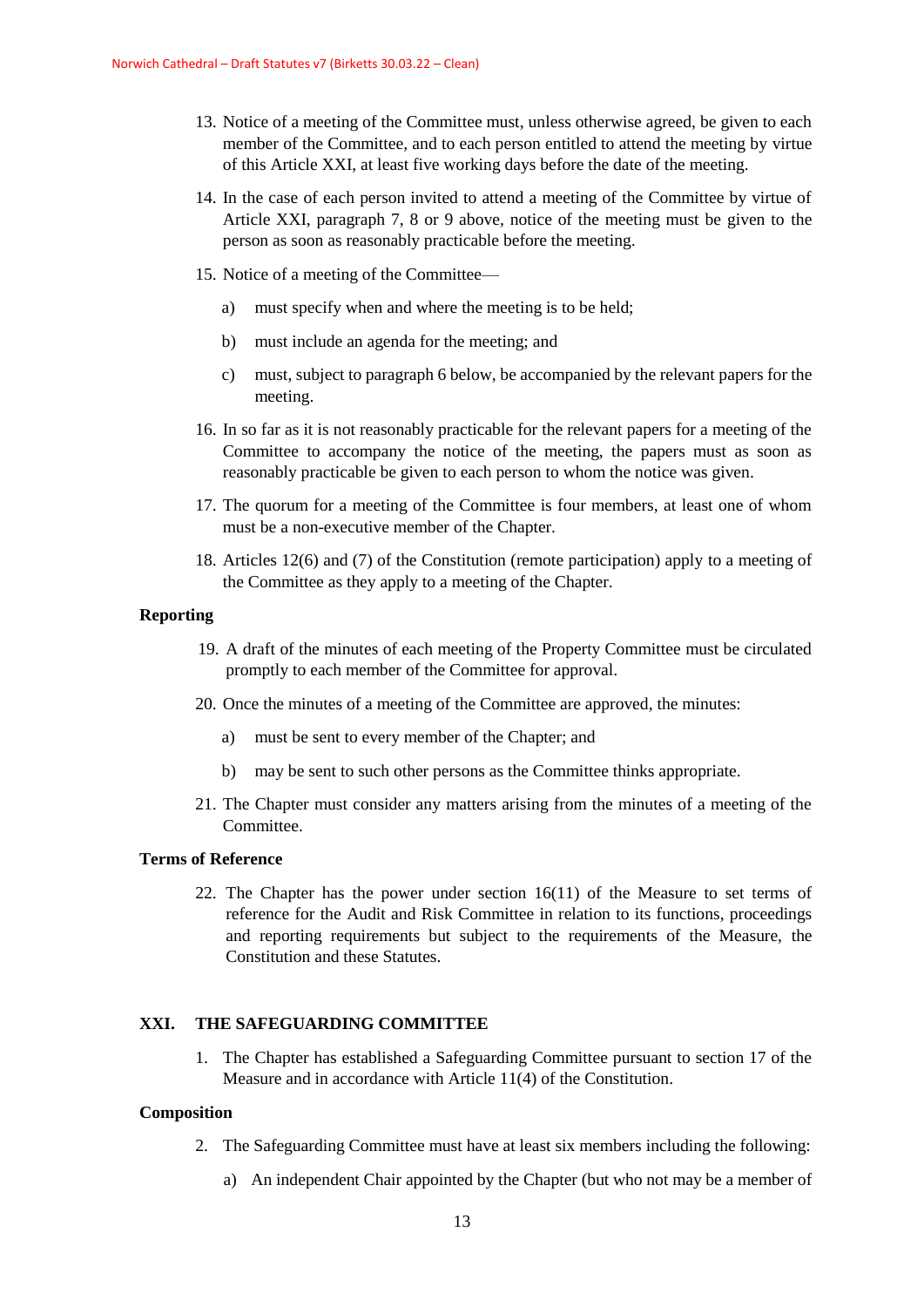the Chapter)

- b) The Canon for Mission and Pastoral Care
- c) The Precentor
- d) The Sacrist
- e) The Head of Schools and Family Learning
- f) The Master of Music
- g) In addition, there may be not more than three independent experts appointed by Chapter, who shall be people with appropriate professional expertise and experience in the field of safeguarding.

The Chapter Steward, the Named Person appointed by Chapter and the Cathedral Safeguarding Advisor should be in attendance.

- 3. A non-executive member of the committee may hold office for a term of up to three years and may be reappointed; but a member who has served more than two consecutive terms is not eligible for appointment as a member, until at least two years has passed since the member last ceased to hold office as such.
- 4. The Chapter may remove a member of the Committee from office if:
	- a) there is a good reason for the removal, and
	- b) at least 75% of members present and voting vote in favour of the removal.
- 5. The Dean is not entitled to be a member of the Committee but is entitled to attend the whole or part of a meeting of the Committee; and at any meeting which the Dean attends, he or she may speak but may not vote.
- 6. If, at the invitation of the Committee, any member of the Chapter attends the whole or part of a meeting of the Committee, the person may speak but not vote.
- 7. If, at the invitation of the Committee, any other person attends the whole or part of a meeting of the Committee, the person may speak, but only at the discretion of the Chair, and may not vote.
- 8. At the discretion of the Chair, the Safeguarding Lead from Norwich School may be invited to attend meetings.

## **Functions**

9. The Safeguarding Committee must regularly review the effectiveness of safeguarding policy and practice for Norwich Cathedral and raise any concerns with Chapter. The Chair must present an annual report to Chapter which must also be shared with the Diocesan Bishop.

#### **Proceedings**

- 10. The Committee shall consider matters concerning the revision of Safeguarding policies and all matters of safeguarding practice relating to Norwich Cathedral (Note all policy changes have to be approved by the Dean and Chapter and must comply with the safeguarding policies of the Church of England)
- 11. The Committee must meet on at least four occasions each year.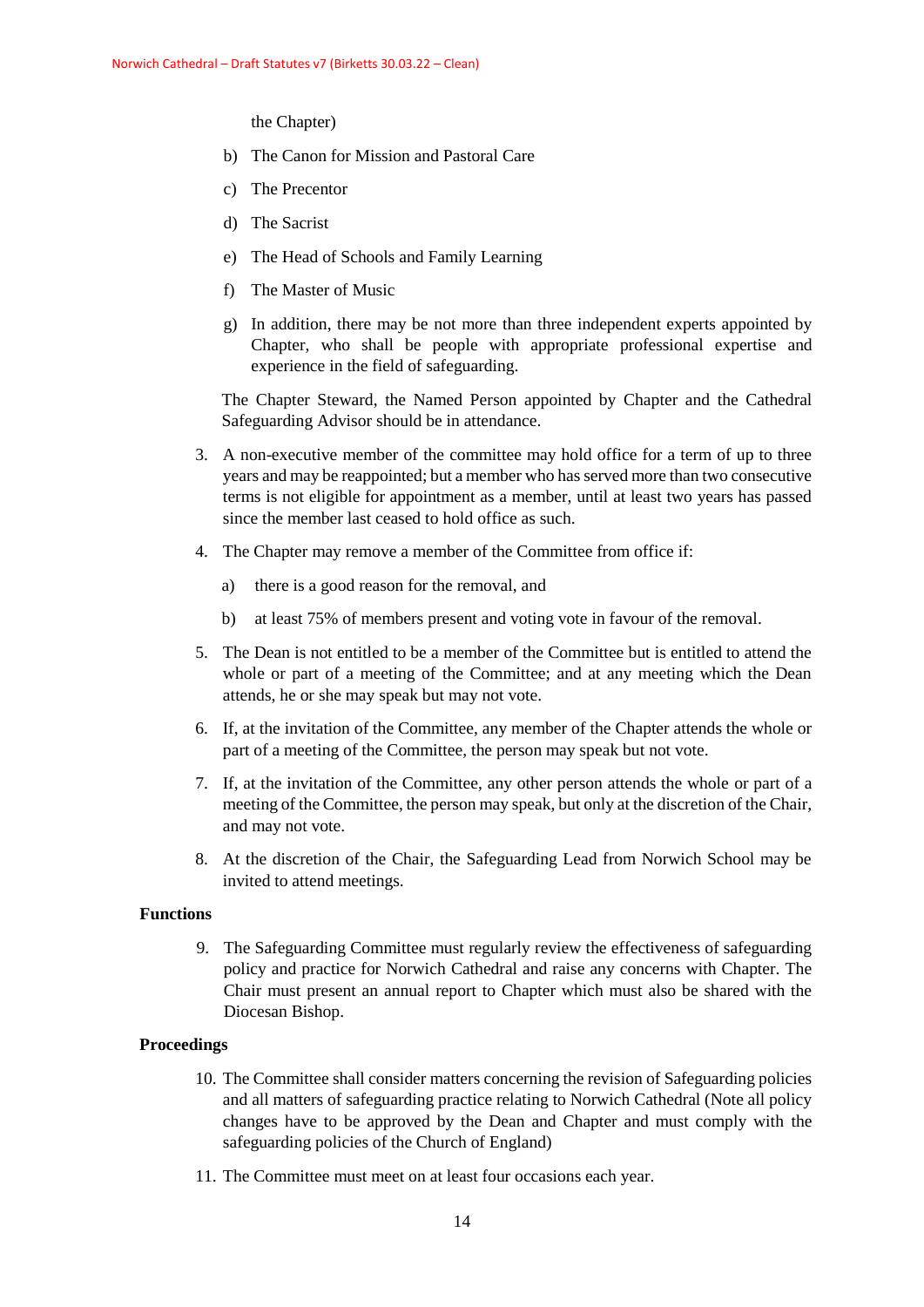- 12. Having due regard to UK GDPR and the Data Protection Act 2018, the Committee should receive written reports/updates from the Cathedral's Safeguarding Advisor (these will include all reported safeguarding incidents, allegations and concerns).
- 13. The Committee should undertake an annual audit of Safeguarding at Norwich Cathedral and report their findings to the Chapter.
- 14. The Committee should receive the draft Annual Report of the Safeguarding Advisor prior to its submission to and approval by Chapter.
- 15. The Committee should implement recommendations in the SCIE Audit Report(s) and Action Plan.
- 16. The Committee must be aware of relevant changes to national and Diocesan Safeguarding Policy and ensure dissemination to members of staff with Safeguarding responsibilities
- 17. The Committee must monitor the effectiveness of Chapter's Safeguarding Training Policy for staff and volunteers.
- 18. The Committee must hold all matters discussed at its meetings as confidential unless there is a legal requirement to disclose.

## **Reporting**

- 19. A draft of the minutes of each meeting of the Property Committee must be circulated promptly to each member of the Committee for approval.
- 20. Once the minutes of a meeting of the Committee are approved, the minutes:
	- a) must be sent to every member of the Chapter; and
	- b) may be sent to such other persons as the Committee thinks appropriate.
- 21. The Chapter must consider any matters arising from the minutes of a meeting of the Committee.

#### **Terms of Reference**

22. The Chapter has the power under section 17(6) of the Measure to set terms of reference for the Safeguarding Committee in relation to its functions, proceedings and reporting requirements but subject to the requirements of the Measure, the Constitution and these Statutes.

#### **XXII. OTHER COMMITTEES**

1. The Chapter may, pursuant to section 17 of the Measure and Article 30 of the Constitution, establish such other committees as it may determine, and may delegate functions, powers and duties to any committee.

- 2. A committee of the Chapter established under the Constitution must have at least four members.
- 3. It is for the Chapter to appoint the members of the committee, at least one of whom must be a member of the Chapter.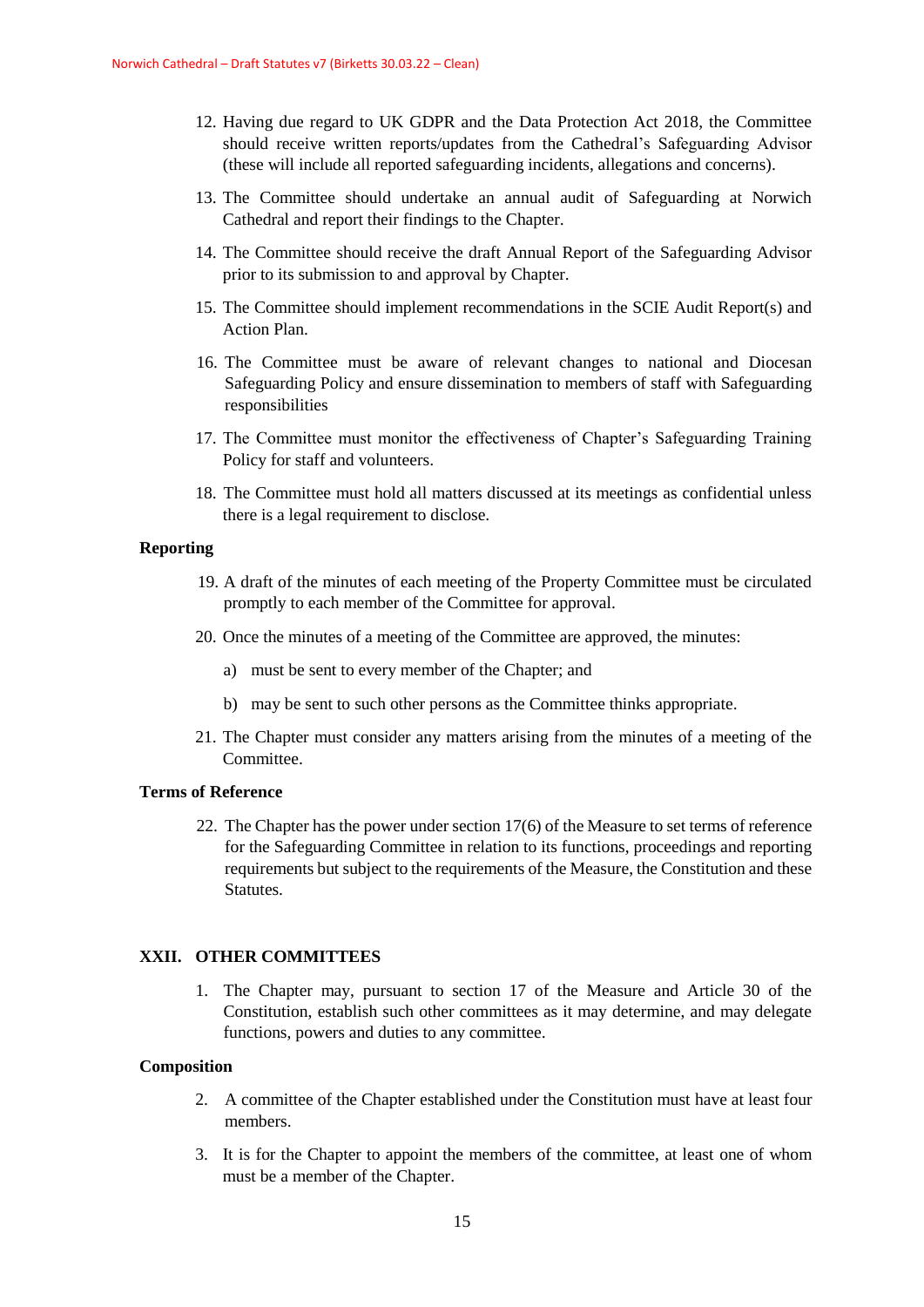- 4. It is for the Chapter to appoint the chair of the committee; and that person may, but need not, be a member of the Chapter
- 5. The Chapter may remove a member of the committee from office if:
	- a) there is a good reason for the removal, and
	- b) at least 75% of members present and voting vote in favour of the removal.
- 6. A member of the committee holds office as such for a term of up to three years and may be reappointed; but a member who has served more than two consecutive terms is not eligible for appointment as a member, until at least two years have passed since the member last ceased to hold office as such.
- 7. If, at the invitation of the committee, the Dean, the Chapter Steward or any member of the Chapter attends the whole or part of a meeting of the committee, the person may speak but not vote.
- 8. If, at the invitation of the committee, any other person attends the whole or part of a meeting of the committee, the person may speak, but only at the discretion of the Chair, and may not vote.

#### **Functions**

9. The functions of each committee established under the Constitution are set out in the terms of reference for that committee.

#### **Proceedings**

- 10. It is for the Chapter Steward, at the request of the chair of a committee established under the Constitution, to convene a meeting of the committee.
- 11. Notice of a meeting of the committee must, unless otherwise agreed, be given to each member of the Committee, and to each person entitled or invited to attend the meeting, at least five working days before the date of the meeting.
- 12. Notice of a meeting of the committee
	- a) must specify when and where the meeting is to be held;
	- b) must include an agenda for the meeting; and
	- c) must, subject to paragraph 6 below, be accompanied by the relevant papers for the meeting.
- 13. In so far as it is not reasonably practicable for the relevant papers for a meeting of the committee to accompany the notice of the meeting, the papers must as soon as reasonably practicable be given to each person to whom the notice was given.
- 14. The quorum for a meeting of the committee is three members.
- 15. Articles 12(6) and (7) of the Constitution (remote participation) apply to a meeting of the committee as they apply to a meeting of the Chapter.

#### **Reporting**

16. The terms of reference of a committee established under these Statutes or the Constitution shall make provision as to the reporting of proceedings of its meetings to the Chapter.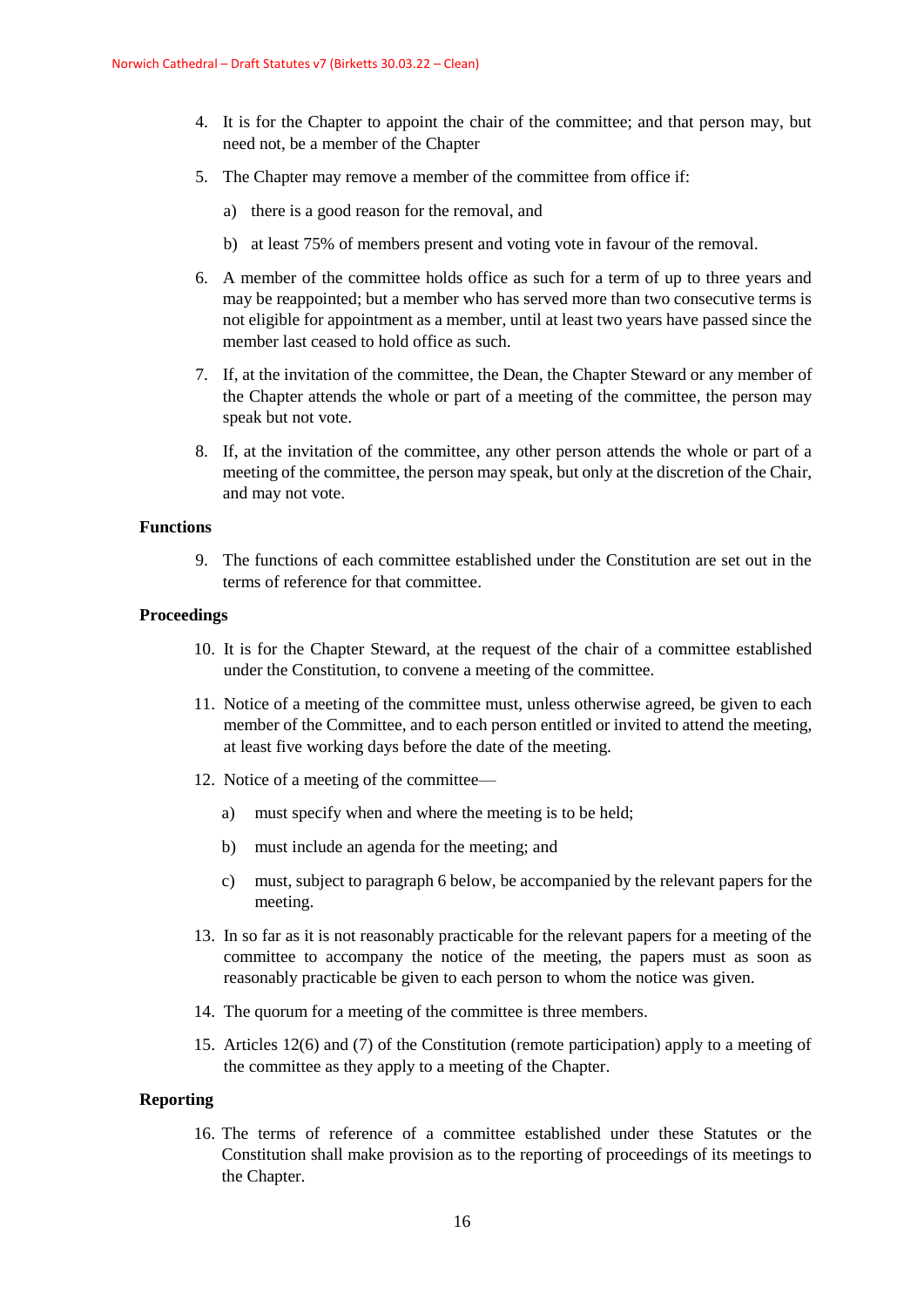- 17. Once the minutes of a meeting of the committee are approved, the minutes:
	- a) must be sent to every member of the Chapter; and
	- b) may be sent to such other persons as the committee thinks appropriate.
- 18. The Chapter must consider any matters arising from the minutes of a meeting of the committee.

#### **Terms of Reference**

19. The Chapter has the power under section 17(6) of the Measure to set terms of reference for the committee in relation to its functions, proceedings and reporting requirements but subject to the requirements of the Measure, the Constitution and these Statutes.

## **XXIII. SENIOR MANAGEMENT**

#### **Composition**

- 1. There is to be a group called the Senior Management Team concerned with the management of the Cathedral.
- 2. The members of the Senior Management Team are:
	- a) The Dean (Chair)
	- b) Each Residentiary Canon with responsibility for a department of the Cathedral or for part of its operations;
	- c) The Chapter Steward;
	- d) such other members of staff (whether lay or clergy) as the Chapter considers appropriate.

#### **Chapter Steward**

- 3. The Chapter Steward shall undertake the role of chief operating officer and, where both roles are appointed on a part-time basis, may also be the chief finance officer for the purpose of the Measure in accordance with Article 22 of the Constitution. The functions of the roles of the chief officers includes overseeing the operational management and financial matters of the Cathedral and reporting to Chapter accordingly on:
	- a) the day-to-day operations of the Cathedral in accordance with the values, priorities and budgets set by Chapter;
	- b) managing the lay staff of the Cathedral in accordance with the business plan and strategy agreed by Chapter; and
	- c) the financial management of the Cathedral, including control and performance, working with and through the finance team.

## **Functions of group**

4. The Senior Management Team is responsible for the day to day running of the Cathedral, providing the leadership of the teams delivering all aspects of the Strategic Vision set by the Chapter, by: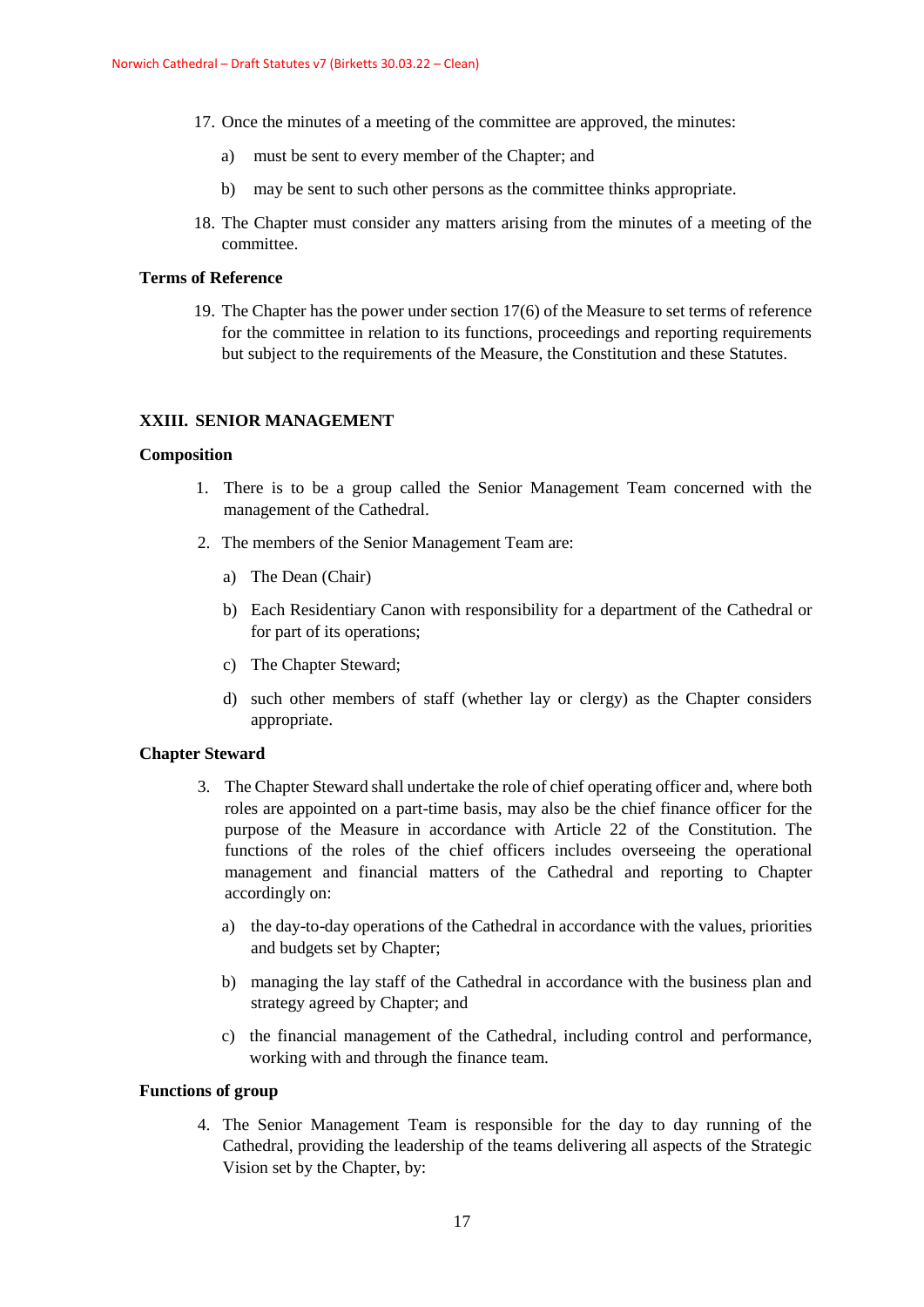- a) Encouraging all members of staff and volunteers to live by the Core Values of the Cathedral and in doing so supporting the ministry of the Bishop;
- b) Provision of welcome
- c) Provision of worship
- d) Provision of education
- e) Provision of pastoral care
- f) Managing the daily business and operational needs of the cathedral

#### **Proceedings of group**

5. The group shall be chaired by the Dean and shall meet on a minimum of a monthly basis throughout the year.

## **Accountability of group**

6. Notes must be taken and the group shall make a general report to each meeting of Chapter. Each Head of Department will make a detailed report to Chapter annually.

## **Committees of group**

- 7. The Senior Management Team after consultation with the Chapter may establish one or more committees for dealing with matters relating to the day to day running of the Cathedral.
- 8. In the case of each committee established under this Article, the Senior Management Team must specify in writing the matters which come within the committee's remit
- 9. The Senior Management Team must appoint the members of each committee so established.
- 10. The chair of each committee so established must be a member of the Senior Management Team; but subject to that, the membership of the committee need not include a member of staff or a member of the Chapter.
- 11. Each committee so established must report to the Senior Management Team in accordance with such requirements as the may specify in writing.
- 12. Each committee so established may regulated its own procedure, subject to such rules as the Senior Management Team may specify in writing.

## **XXIV. ORDER OF PRECEDENCE**

- 1. The Order of Precedence in processions at services held in the Cathedral is:
	- a) Visiting Lay Ministers
	- b) Visiting Clergy
	- c) Lay Canons
	- d) Honorary Canons
	- e) Chapter Steward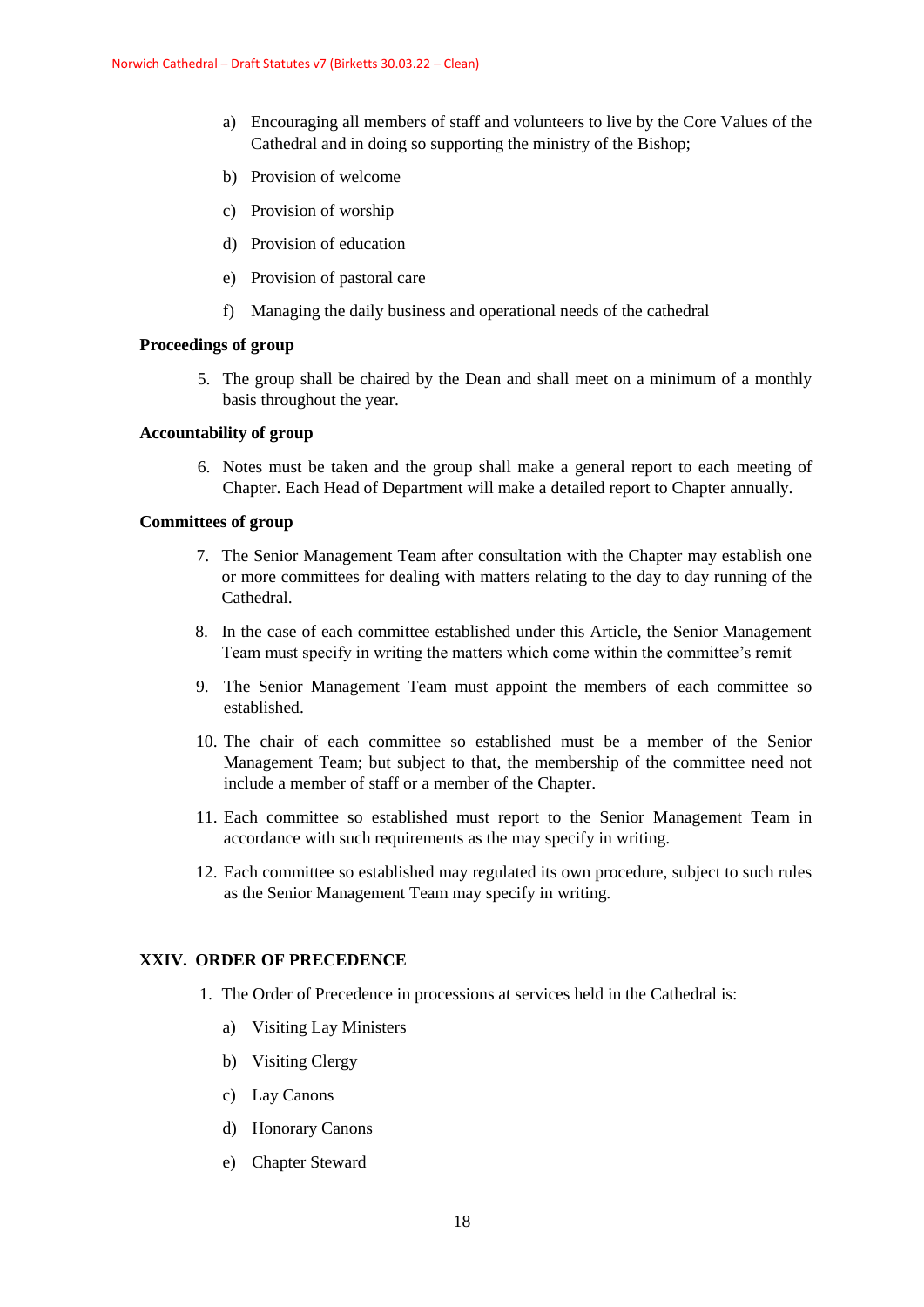- f) The Archdeacons
- g) The Suffragan Bishops
- h) Lay Members of Chapter
- i) Residentiary Canons
- j) The Dean
- k) The Bishop

## **XXV. MISCELLANEOUS**

## **Execution of documents**

1. A document which is not required to be executed by the application of the Chapter's seal is validly executed by the Chapter if it is signed on behalf of the Chapter by two members of the Chapter, or by one member of the Chapter and the Chapter Steward

#### **Archaeologist**

2. The Chapter shall appoint a cathedral archaeologist in accordance with Section 23(2) of the Care of Cathedrals Measure 2011.

## **Patronage**

3. The right of presentation or nomination to a benefice in the patronage of the Cathedral is exercisable by the Chapter

## **XXVI. AMENDMENTS TO STATUTES**

The procedure for making amendments to these Statutes is set out in sections 31 to 34 of the Measure.

## **XXVII.INTERPRETATION**

1. In these Statutes:

"the Bishop" means the Bishop of Norwich

"the Measure" means the Cathedrals Measure 2021

"Senior Finance Manager" means the member of Cathedral staff appointed to that position (but is not, for the avoidance of doubt, chief finance officer or a chief officer)

"working day" means a day which is not a Saturday or Sunday, Christmas Day, Good Friday or a bank holiday in England under the Banking and Financial Dealings Act 1971

- 2. Where the functions of the Bishop are being exercised by another bishop in accordance with an instrument made under section 13 or 14 of the Dioceses, Pastoral and Mission Measure 2007, the references in these Statutes to the Bishop are to be read as references to that other bishop.
- 3. A reference in these Statutes to a provision of the Measure is to be read as a reference to that provision as for the time being amended, extended or applied by or under any other Measure.
- 4. Subject to that, the Interpretation Act 1978 applies to these Statutes.